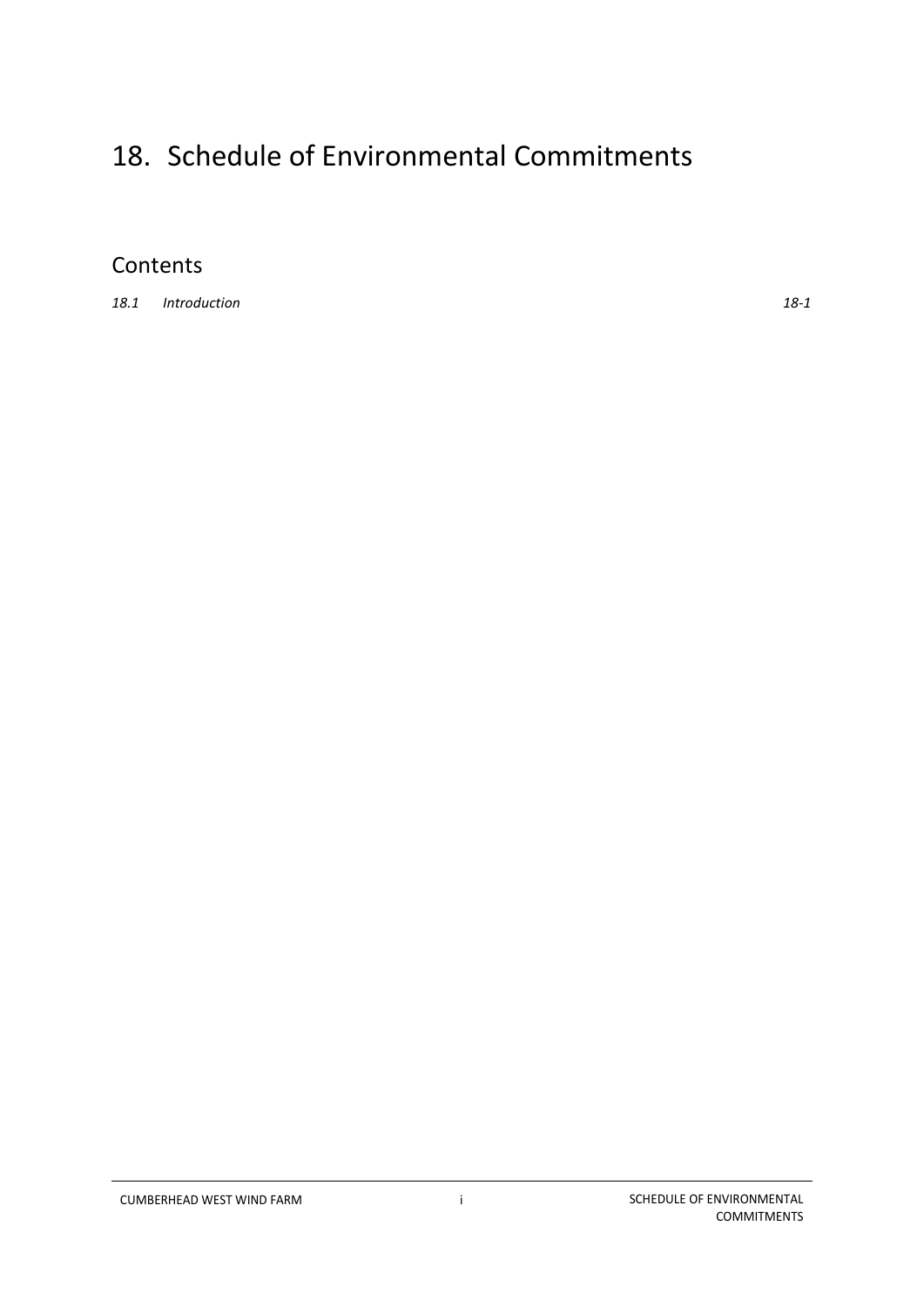This page is intentionally blank.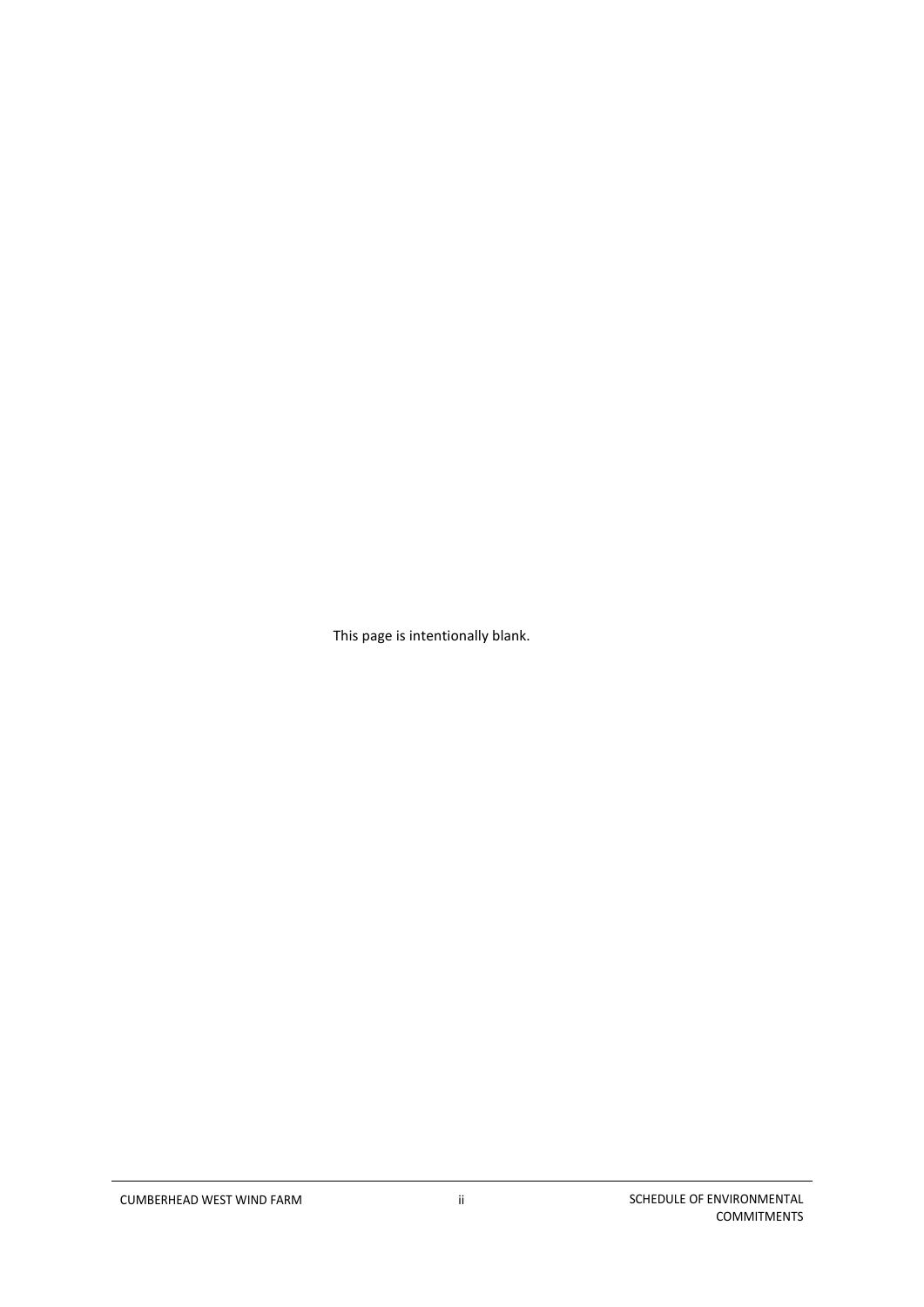## 18. Schedule of Environmental Commitments

### <span id="page-2-0"></span>18.1 Introduction

- 18.1.1 Best practice in EIA recommends the use of a Schedule of Environmental Commitments, which can act as a quick reference for anyone interested in the mitigation measures to which the Applicant has committed to implementing and upon which the assessment of residual effects presented in this EIA Report has been based. It will be utilised by the Applicant's design team throughout development of the detailed design, and the appointed Contractors will be required to allow for, and ultimately implement, each of the measures in this schedule as a minimum at the construction stage.
- 18.1.2 Table 18.1 presents a Schedule of Environmental Commitments for the Proposed Development, listed according to the relevant environmental topic area.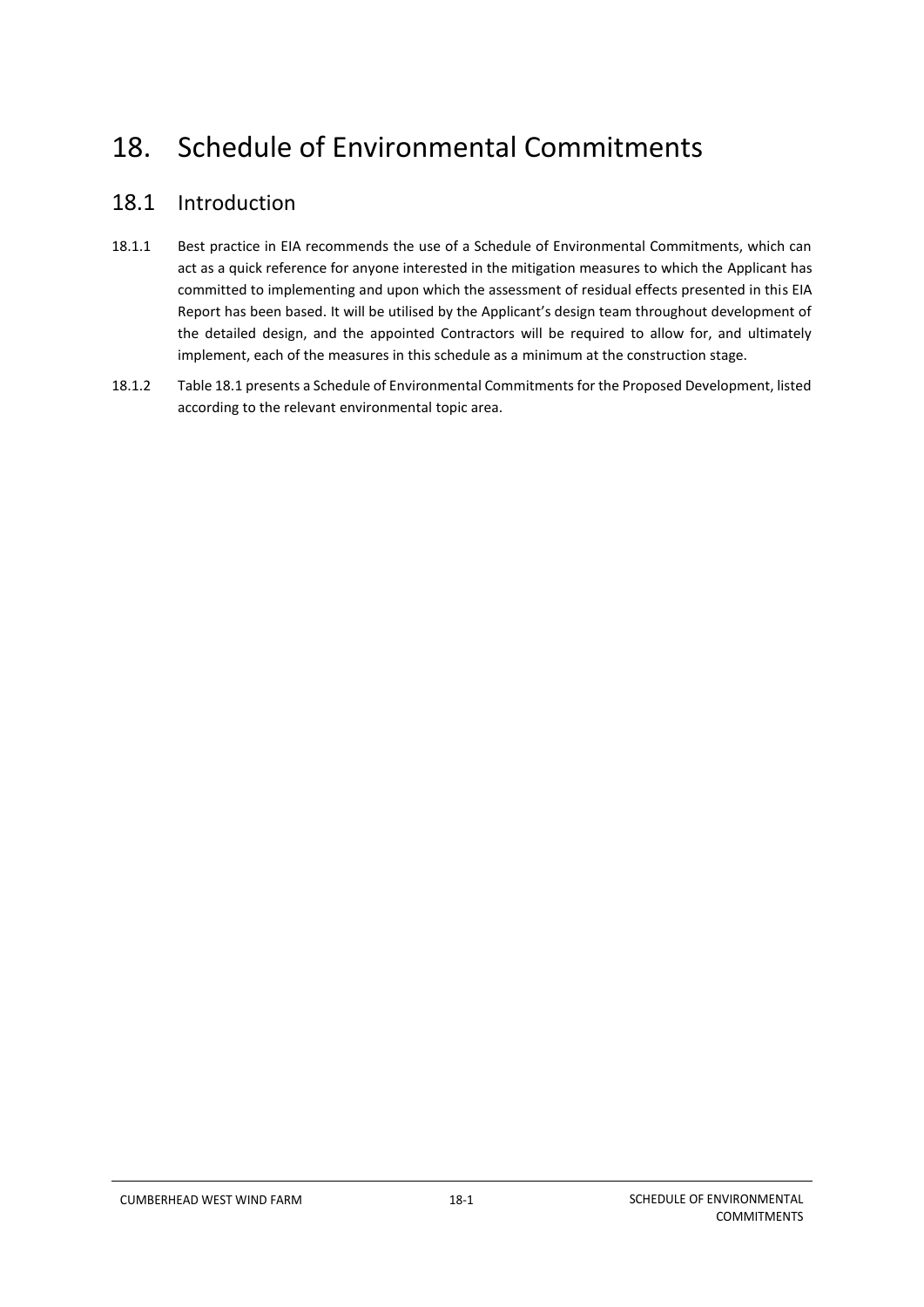#### **Table 18.1 - Schedule of Environmental Commitments**

| <b>Environmental Subject Area</b>                    | <b>Environmental Commitment</b>                                                                                                                                                                                                                                                                                                                                                                  | <b>Timing</b>     |
|------------------------------------------------------|--------------------------------------------------------------------------------------------------------------------------------------------------------------------------------------------------------------------------------------------------------------------------------------------------------------------------------------------------------------------------------------------------|-------------------|
| <b>The Proposed Development</b>                      |                                                                                                                                                                                                                                                                                                                                                                                                  |                   |
| Micrositing                                          | A micrositing allowance of 100 m in all direction is being sought in respect of each turbine in order to address<br>any potential difficulties which may arise in the event that pre-construction surveys identify unsuitable ground<br>conditions or unforeseen environmental constraints.<br>It is proposed the final positioning will be addressed through an appropriately worded condition. | Construction      |
| Turbine, turbine foundations<br>& crane hardstanding | Final turbine dimensions will be determined based upon turbine availability and procurement prior to<br>construction.                                                                                                                                                                                                                                                                            | Pre-construction  |
|                                                      | A full ground investigation will be completed prior to construction. This will inform final foundation and crane<br>hardstanding design.                                                                                                                                                                                                                                                         | Pre-construction  |
|                                                      | The area above the foundations will be backfilled up to the turbine with topsoil and seeded with a native seed<br>mix to encourage re-vegetation.                                                                                                                                                                                                                                                | Post-construction |
|                                                      | Detailed construction drawings with final dimensions will be provided prior to commencement once the final<br>turbine model has been selected.                                                                                                                                                                                                                                                   | Pre-construction  |
|                                                      | Turbines will be painted an off-white or light grey colour with low reflectivity semi-matt finish, or similar, as<br>agreed with the Local Planning Authority.                                                                                                                                                                                                                                   | Operation         |
| Access tracks                                        | Existing onsite access/forestry tracks and wayleaves, where possible, will be retained, re-used and upgraded<br>(where necessary).                                                                                                                                                                                                                                                               | Construction      |
|                                                      | New access tracks will be made of locally sourced stone, from within South Lanarkshire, potentially from on site<br>borrow pits (if suitable).                                                                                                                                                                                                                                                   | Construction      |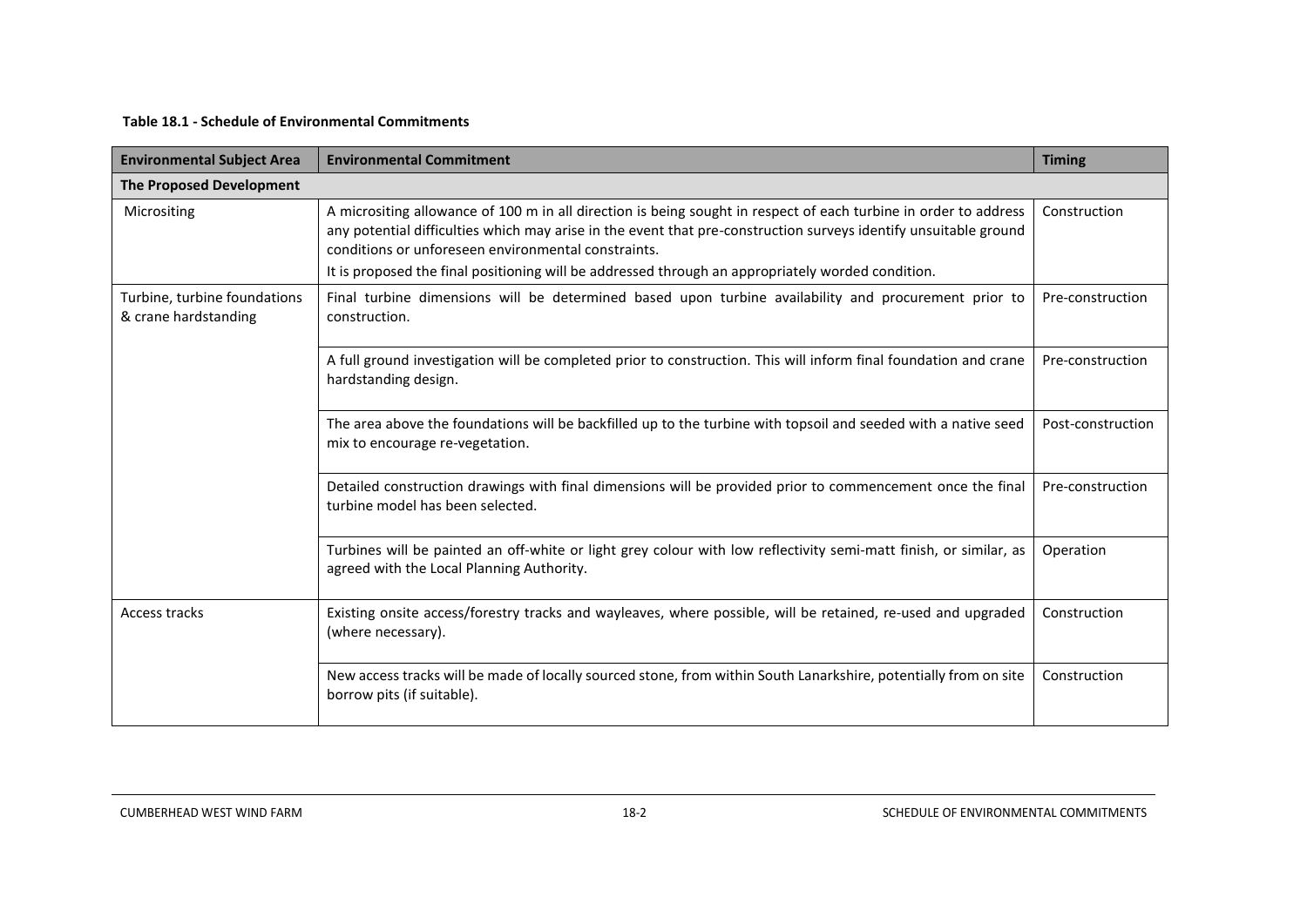| <b>Environmental Subject Area</b>                  | <b>Environmental Commitment</b>                                                                                                                                                                                                                                                                                                                                             | <b>Timing</b>     |
|----------------------------------------------------|-----------------------------------------------------------------------------------------------------------------------------------------------------------------------------------------------------------------------------------------------------------------------------------------------------------------------------------------------------------------------------|-------------------|
|                                                    | Prior to construction, any required improvements to public roads will be undertaken and appropriate highway<br>safety measures will be agreed with South Lanarkshire Council (SLC) and Transport Scotland, with necessary<br>signage or traffic control measures implemented throughout the construction phase on the agreed basis.                                         | Pre-construction  |
| Water crossings                                    | The final solution and detailed design for all water crossings, including any potential upgrades or amendments<br>required to existing crossings, will be addressed through an appropriately worded condition and in accordance<br>with the requirements of the Water Environment (Controlled Activities) (Scotland) Regulations 2011.                                      | Pre-construction  |
| Drainage                                           | A detailed drainage design will be undertaken and submitted to the Scottish Ministers, in consultation with the<br>Scottish Environment Protection Agency (SEPA), for approval prior to construction.                                                                                                                                                                       | Pre-construction  |
| Grid connection & energy<br>storage                | The design of the components of the substation and energy storage compound is proposed to be secured by an<br>appropriately worded condition.                                                                                                                                                                                                                               | Pre-construction  |
| Construction compounds &<br>temporary laydown area | Prior to commencement of construction, a detailed appraisal of the areas will be required, including an<br>assessment by the project ecologist and also trial pits and /or boreholes to confirm the nature of the sub-strata.                                                                                                                                               | Pre-construction  |
|                                                    | The detailed location, size and engineering properties of the construction compounds and temporary turbine<br>laydown area will be confirmed prior to the start of construction, after the turbine supplier and model have<br>been confirmed.                                                                                                                               | Pre-construction  |
|                                                    | On completion of construction works, it is proposed that all temporary structures be removed and the<br>compound areas be restored for forestry purposes.                                                                                                                                                                                                                   | Post-construction |
| Borrow pits                                        | Detailed site investigations prior to construction will be carried out to further confirm the rock type, rock<br>characteristics and suitability, as well potential volumes to be extracted from the search area. The final borrow<br>pit(s) identified during the geotechnical evaluation will be defined within the Construction Environmental<br>Management Plan (CEMP). | Pre-construction  |
| <b>Construction hours</b>                          | Normal construction hours will be between 07:00 and 19:00 Monday to Friday and 07:00 to 13:00 on a Saturday.<br>During the turbine erection phase, operations may proceed round the clock to ensure that lifting processes are<br>completed safely. Delivery of abnormal loads may be made out with normal construction hours, as agreed with<br>the relevant authorities.  | Construction      |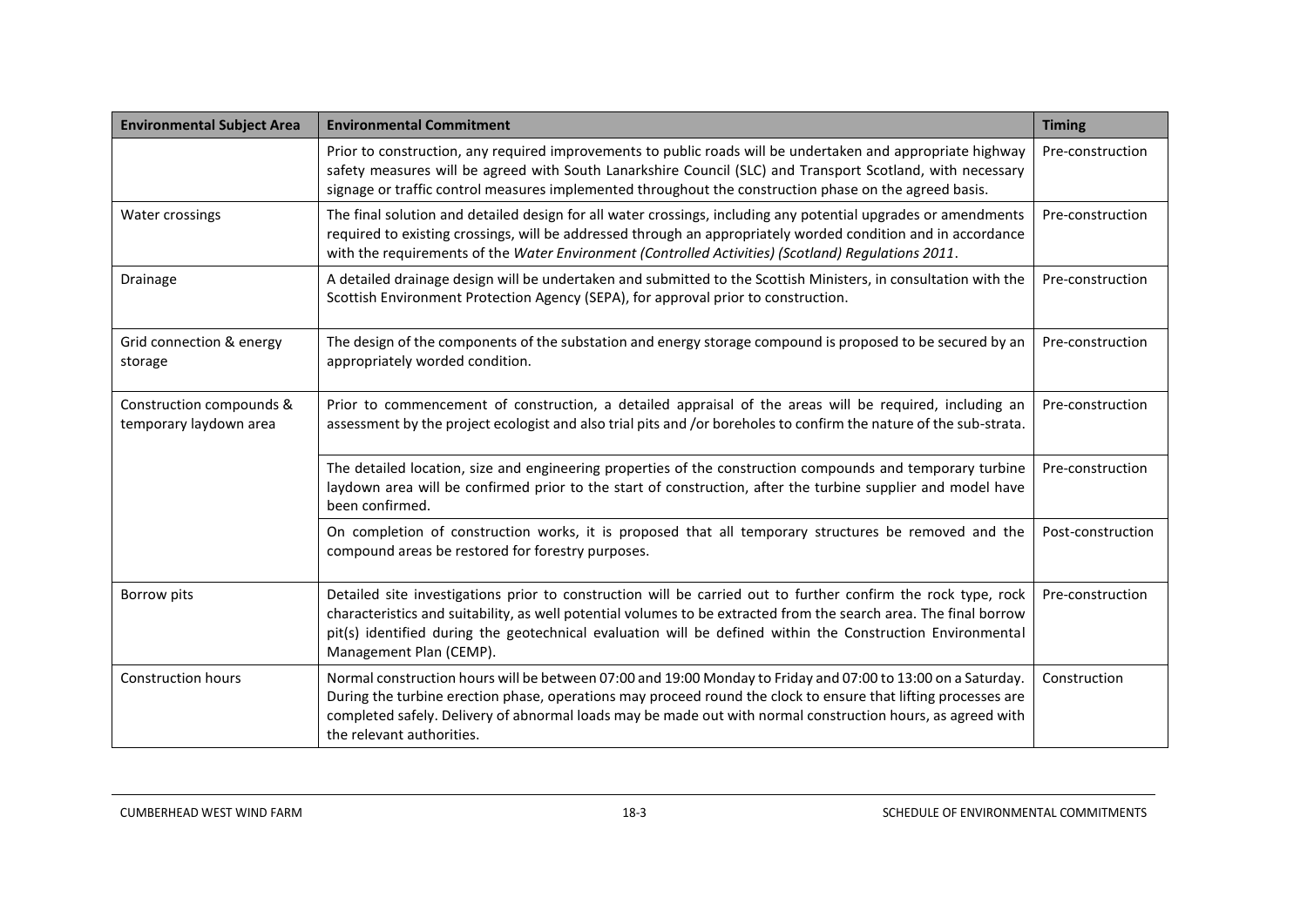| <b>Environmental Subject Area</b>                         | <b>Environmental Commitment</b>                                                                                                                                                                                                                                                                                                                                                                                                                                                                                                                                                                                                                                                                                                                                                                                                                                                                                                                              | <b>Timing</b>                        |
|-----------------------------------------------------------|--------------------------------------------------------------------------------------------------------------------------------------------------------------------------------------------------------------------------------------------------------------------------------------------------------------------------------------------------------------------------------------------------------------------------------------------------------------------------------------------------------------------------------------------------------------------------------------------------------------------------------------------------------------------------------------------------------------------------------------------------------------------------------------------------------------------------------------------------------------------------------------------------------------------------------------------------------------|--------------------------------------|
| <b>Construction traffic</b>                               | The Applicant will ensure that the vehicles will be routed as agreed with SLC, Transport Scotland and Police<br>Scotland.                                                                                                                                                                                                                                                                                                                                                                                                                                                                                                                                                                                                                                                                                                                                                                                                                                    | Construction                         |
| <b>Construction Environment</b><br>Management Plan (CEMP) | The Contractor shall produce and adhere to a CEMP. This shall be developed in consultation with the Scottish<br>Ministers, NatureScot, SEPA, Historic Environment Scotland (HES) and South Lanarkshire Council (SLC). The<br>Contractor shall amend and improve the CEMP as required throughout the construction and decommissioning<br>period.                                                                                                                                                                                                                                                                                                                                                                                                                                                                                                                                                                                                              | Pre-construction                     |
|                                                           | The CEMP shall describe how the Contractor will ensure suitable management of, but not limited to, the below<br>environmental issues during construction of the Proposed Development. A draft CEMP is included in Appendix<br>3.1:<br>noise and vibration;<br>п<br>dust and air pollution;<br>surface and groundwater;<br>п<br>ecology and ornithology (including protection of habitats and species);<br>forestry management;<br>п<br>agriculture (including protection of livestock and land);<br>п<br>cultural heritage;<br>٠<br>waste (construction and domestic);<br>٠<br>details of the size, location and volumes to be extracted from borrow pits;<br>pollution incidence response (for both land and water); and<br>site operations (including maintenance of the construction compound, working hours and safety of<br>the public).<br>Prior to commencement of construction activities, a pollution prevention strategy, contained within a CEMP, | Pre-construction<br>Pre-construction |
|                                                           | will be agreed with SEPA.                                                                                                                                                                                                                                                                                                                                                                                                                                                                                                                                                                                                                                                                                                                                                                                                                                                                                                                                    |                                      |
| <b>Construction Traffic</b><br>Management Plan (CTMP)     | The CTMP will detail the management of traffic to and from site, including abnormal loads and daily workers<br>commute. It shall also include mitigation for impacts to public transport, local private access and public<br>footpaths/rights of way, cycleways and bridleways. The Contractor and/or Applicant shall amend and improve<br>the CTMP as required throughout the construction and decommissioning period.                                                                                                                                                                                                                                                                                                                                                                                                                                                                                                                                      | Pre-construction                     |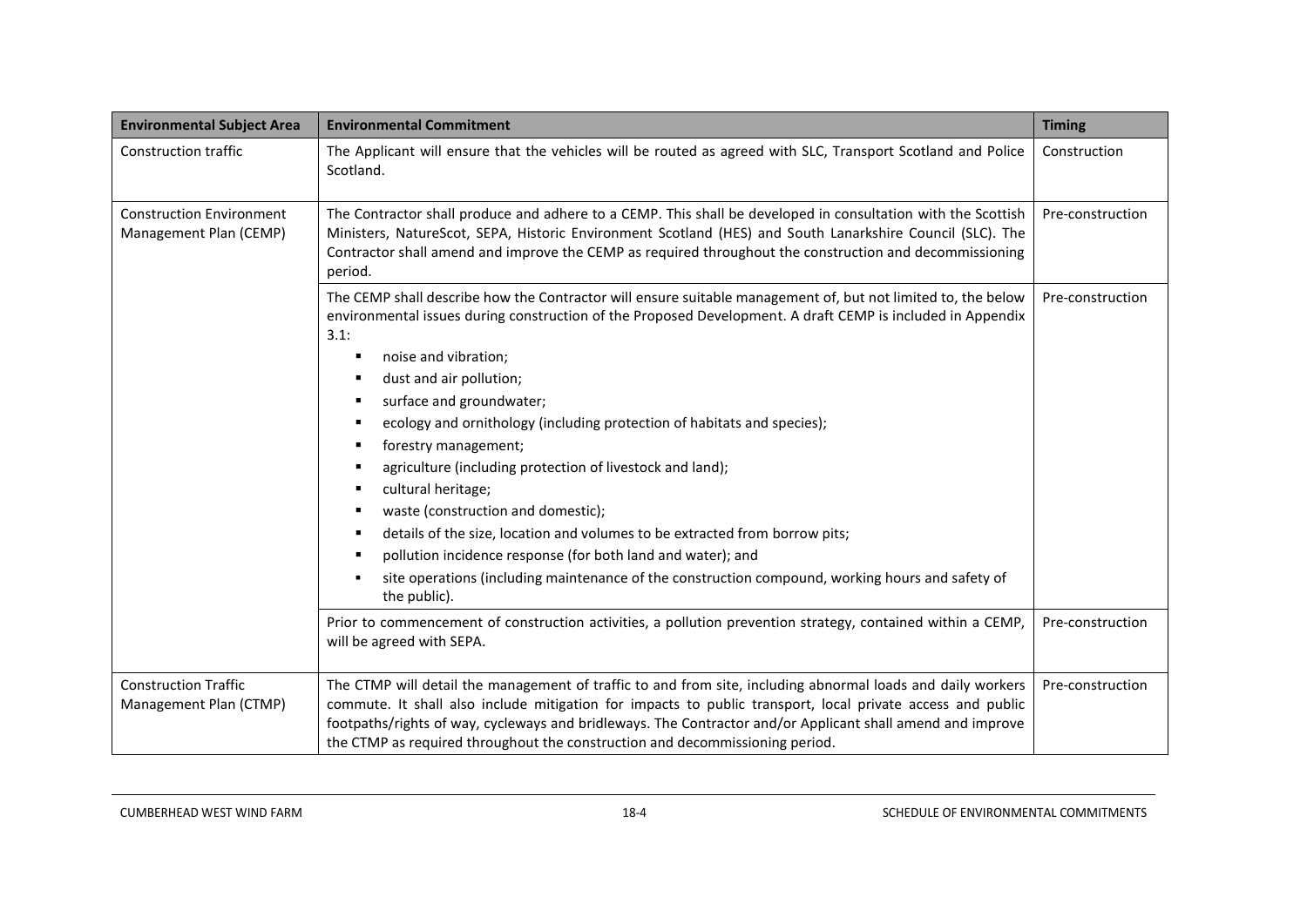| <b>Environmental Subject Area</b>                        | <b>Environmental Commitment</b>                                                                                                                                                                                                                                                                                                                                                                                                                                                                                                                                                                                                                                                                                  | <b>Timing</b>    |
|----------------------------------------------------------|------------------------------------------------------------------------------------------------------------------------------------------------------------------------------------------------------------------------------------------------------------------------------------------------------------------------------------------------------------------------------------------------------------------------------------------------------------------------------------------------------------------------------------------------------------------------------------------------------------------------------------------------------------------------------------------------------------------|------------------|
| <b>Operation Environmental</b><br>Management Plan (OEMP) | The Applicant will develop an OEMP in consultation with the Scottish Ministers, NatureScot, SEPA and SLC. The<br>OEMP will set out how the Applicant will manage and monitor environmental effects throughout operation.                                                                                                                                                                                                                                                                                                                                                                                                                                                                                         | Pre-operation    |
| <b>Public Access</b>                                     | If required, a temporary diversion will be put in place for the construction period for affected core path sections,<br>with suitable alternatives clearly signposted. It is proposed that details of temporary path diversions can be<br>secured by an appropriately worded condition.                                                                                                                                                                                                                                                                                                                                                                                                                          | Construction     |
| <b>Landscape and Visual</b>                              |                                                                                                                                                                                                                                                                                                                                                                                                                                                                                                                                                                                                                                                                                                                  |                  |
|                                                          | The primary mitigation adopted in relation to the Proposed Development is embedded within the design of the Proposed Development and relates to the<br>consideration that was given to avoiding and minimising landscape and visual effects during the evolution of the Proposed Development layout.                                                                                                                                                                                                                                                                                                                                                                                                             |                  |
| <b>Turbine Lighting</b>                                  | Reduced intensity: Visibility sensors will be installed on relevant turbines to measure the prevailing<br>atmospheric conditions and visibility range. Should atmospheric conditions mean that visibility from the<br>turbines within the site is greater than 5 km from the Proposed Development, Civil Aviation Authority (CAA)<br>policy permits lights to operate in a lower intensity mode, being a minimum of 10% of their capable<br>illumination. Therefore, the 2000 candela (cd) steady state lights would operate at 200 cd. However, if<br>visibility is restricted to 5 km or less, the lights would operate at 2,000 cd.                                                                           | Operation        |
|                                                          | Directional intensity: The inherent directional intensity of 2,000 cd lights can be used to reduce vertical<br>downwards lighting impacts at elevations less than -1° degree vertical angle from the horizontal plane from<br>the aviation light. By ensuring the lights installed comply with the International Civil Aviation Organisation<br>(ICAO) recommendations, it is possible to attenuate the vertical downwards light to a level that reduces the<br>visual impact from receptors at ground levels below the lights. Implementing the ICAO recommendations, at -<br>1 degrees the aviation lights should only be 1,125 cd and at -10 degrees should only be 75cd, when visibility is<br>greater 5 km. | Operation        |
| <b>Ecology and Nature Conservation</b>                   |                                                                                                                                                                                                                                                                                                                                                                                                                                                                                                                                                                                                                                                                                                                  |                  |
| <b>Bats</b>                                              | All turbines will be located at a minimum set back distance of 75 m from features used by bats (plantation edge).                                                                                                                                                                                                                                                                                                                                                                                                                                                                                                                                                                                                | Construction     |
| <b>Bat Mitigation &amp; Monitoring</b><br>Plan (BMMP)    | A BMMP has been developed (refer to Appendix 7.4) and will be agreed with NatureScot and SLC prior to<br>construction. This considers the following:<br>reduced rotation speed whilst idling;<br>٠                                                                                                                                                                                                                                                                                                                                                                                                                                                                                                               | Pre-construction |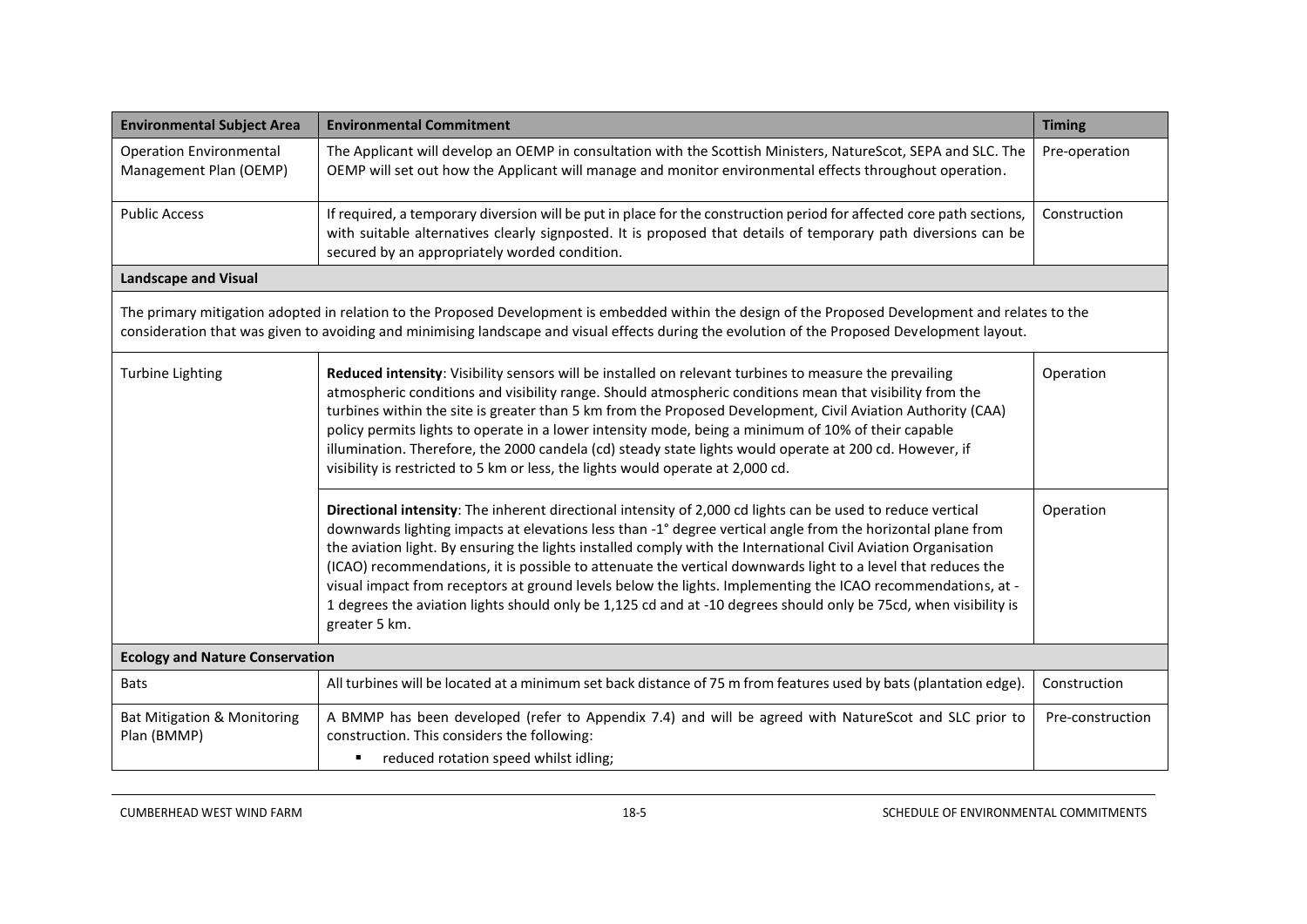| <b>Environmental Subject Area</b>              | <b>Environmental Commitment</b>                                                                                                                                                                                                                                                                                                                                                                                                                                                                                                                                                              | <b>Timing</b>     |
|------------------------------------------------|----------------------------------------------------------------------------------------------------------------------------------------------------------------------------------------------------------------------------------------------------------------------------------------------------------------------------------------------------------------------------------------------------------------------------------------------------------------------------------------------------------------------------------------------------------------------------------------------|-------------------|
|                                                | a post-construction monitoring programme; and<br>٠                                                                                                                                                                                                                                                                                                                                                                                                                                                                                                                                           |                   |
|                                                | a curtailment plan (if required).<br>٠                                                                                                                                                                                                                                                                                                                                                                                                                                                                                                                                                       |                   |
| Habitat Management Plan<br>(HMP)               | A HMP would be agreed with consultees and implemented during operation. This would restore and enhance<br>bog conditions and increase native woodland coverage within the site.                                                                                                                                                                                                                                                                                                                                                                                                              | Operation         |
| <b>Ornithology</b>                             |                                                                                                                                                                                                                                                                                                                                                                                                                                                                                                                                                                                              |                   |
| <b>Breeding Bird Protection Plan</b><br>(BBPP) | A BBPP will be produced in agreement with NatureScot, to comply with legislation and avoid the destruction or<br>disturbance of any nest site. This will include pre-construction breeding bird surveys by a suitably qualified<br>ornithologist to determine whether any breeding activity is taking place within potential species-specific<br>disturbance zones of any proposed infrastructure. Should breeding (or black grouse lekking) occur within a<br>potential disturbance zone, all construction works would be halted immediately and a disturbance risk<br>assessment prepared. | Pre-construction  |
| Habitat Management Plan<br>(HMP)               | A HMP would be agreed with consultees and implemented during operation. This would provide improved<br>habitat quality for Muirkirk and North Lowther Uplands SPA qualifying features, either directly within the site.                                                                                                                                                                                                                                                                                                                                                                      | Operation         |
| <b>Noise</b>                                   |                                                                                                                                                                                                                                                                                                                                                                                                                                                                                                                                                                                              |                   |
| Noise compliance                               | The need for operational mitigation measures will be established as part of the post-construction<br>commissioning process and if required, will involve noise limit compliance measurements.                                                                                                                                                                                                                                                                                                                                                                                                | Post-construction |
| <b>Cultural Heritage</b>                       |                                                                                                                                                                                                                                                                                                                                                                                                                                                                                                                                                                                              |                   |
| Written Scheme(s) or<br>Investigation (WSI)    | One or more WSI would be developed prior to construction in consultation with WoSAS (acting on behalf of SLC)<br>and would set out the scope of any required archaeological works. This could be secured by an appropriately<br>worded condition. All required mitigation works would be conducted by a professional archaeological<br>organisation.                                                                                                                                                                                                                                         | Pre-construction  |
|                                                | Walkover field surveys would be undertaken of all construction locations following conditional planning<br>approval. Potential impacts to archaeological remains which may be identified will be mitigated through a<br>scheme of mitigation, or will be avoided by micrositing where conflicts are identified. Where micrositing is<br>possible, identified remains will be marked out for the duration of construction at a minimum 5 m distance.                                                                                                                                          | Pre-construction  |
|                                                | If significant discoveries are made during any watching briefs carried out, and it is not possible to preserve the<br>discovered remains in situ, provision would be made for the excavation where necessary, of any archaeological<br>deposits encountered.                                                                                                                                                                                                                                                                                                                                 | Construction      |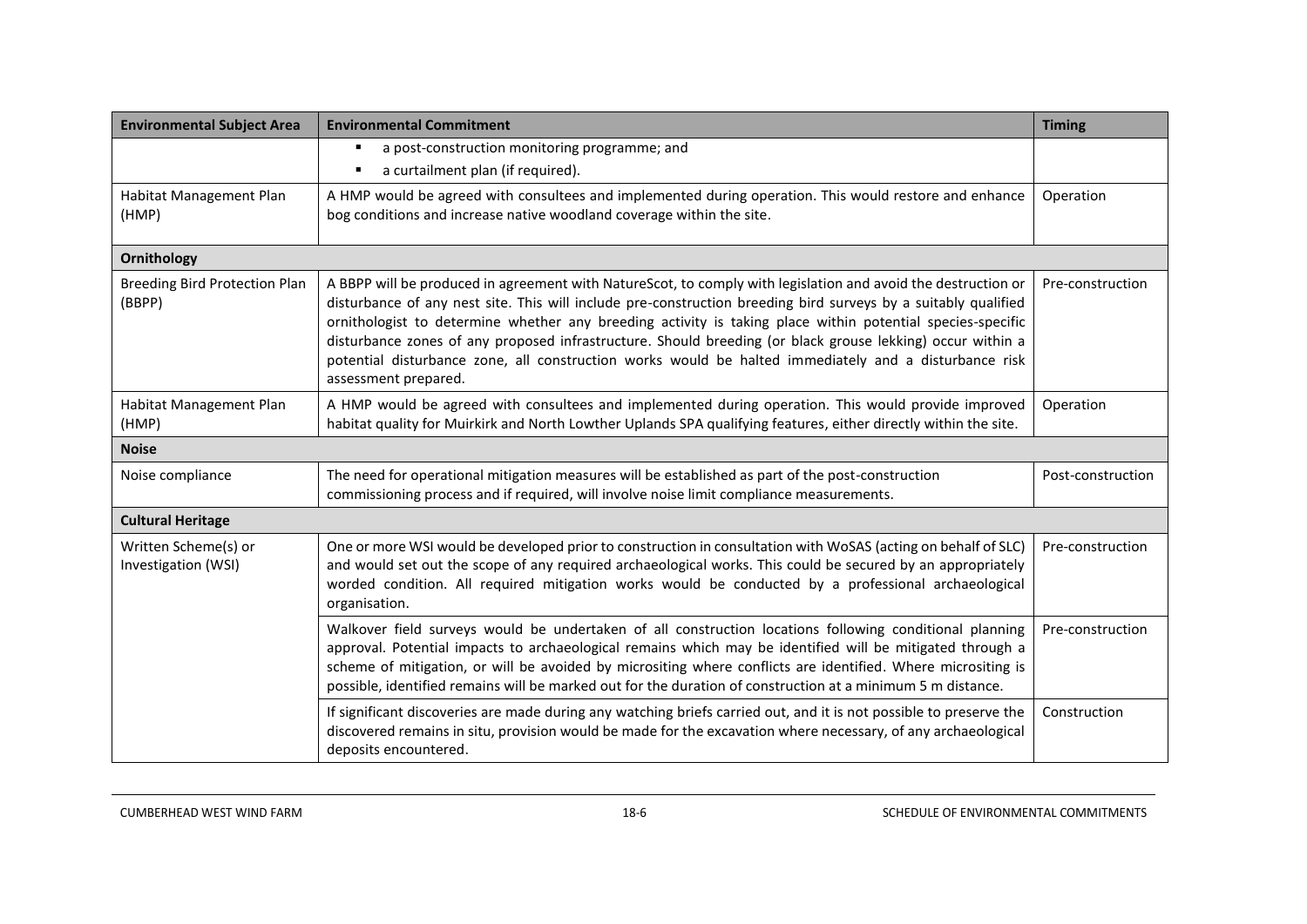| <b>Environmental Subject Area</b>                         | <b>Environmental Commitment</b>                                                                                                                                                                                                                                                                                                                                                                                                                                             | <b>Timing</b>     |
|-----------------------------------------------------------|-----------------------------------------------------------------------------------------------------------------------------------------------------------------------------------------------------------------------------------------------------------------------------------------------------------------------------------------------------------------------------------------------------------------------------------------------------------------------------|-------------------|
| Hydrology, Hydrogeology and Geology                       |                                                                                                                                                                                                                                                                                                                                                                                                                                                                             |                   |
| <b>Birkenhead Burn SSSI</b>                               | The SSSI area will be demarcated during construction works to ensure no accidental access to the area by<br>construction plant. Additionally, bedrock which is exposed by excavation works will be examined and recorded<br>for the purposes of furthering geological interest and understanding.                                                                                                                                                                           | Construction      |
|                                                           | The Applicant proposes to install an information board or similar in the vicinity of the Birkenhead Burn SSSI, in<br>consultation with NatureScot and SLC, to provide information about the geological/palaeontological interests<br>that can be observed in the area.                                                                                                                                                                                                      | Post-construction |
| Pre-construction site<br>investigations                   | Pre-construction site investigations will be conducted to determine the ground and groundwater conditions<br>across the site, focusing on areas where construction is proposed to inform micrositing. The investigations will<br>include targeted monitoring and assessment of the groundwater levels and flows beneath the site. The<br>investigations within the borrow pit search areas will allow selection of specific extraction areas and avoidance<br>of deep peat. | Pre-construction  |
| Watercourses                                              | A 50 m buffer will be maintained around all surface watercourses wherever possible, except where<br>watercrossings are required. Three exceptions to this are:<br>the corner of the southern borrow pit search area;<br>٠<br>the edge of the central borrow pit search area; and<br>٠<br>stretch of existing track to T19.                                                                                                                                                  | Construction      |
| <b>Floated tracks</b>                                     | Where it is not possible to avoid routing tracks over localised areas of deep peat, those localised stretches of<br>track over deep peat would be floated to avoid the requirement for excavation of peat. Floating roads would be<br>designed to ensure suitability for site traffic during construction and operation.                                                                                                                                                    | Construction      |
| Peat Management Plan (PMP)                                | A PMP will be produced in consultation with SEPA, SLC and NatureScot. This will set out details of how any peat<br>excavated will be stored, re-used and managed.                                                                                                                                                                                                                                                                                                           | Construction      |
| <b>Water Quality Monitoring</b>                           | The Contractor will undertake pre-construction baseline water quality sampling and analysis at the River<br>Nethan, Birkenhead Burn, Long Burn, and Eaglin Burn, and will implement a programme of regular monitoring<br>and analysis of the water quality of the watercourses throughout the construction period.                                                                                                                                                          | Pre-construction  |
| <b>Construction Environment</b><br>Management Plan (CEMP) | The CEMP will contain a construction method statement that includes:<br>a detailed breakdown of the phasing of construction activities;<br>٠<br>a pollution risk assessment of the site and the proposed activities;<br>٠                                                                                                                                                                                                                                                   | Pre-construction  |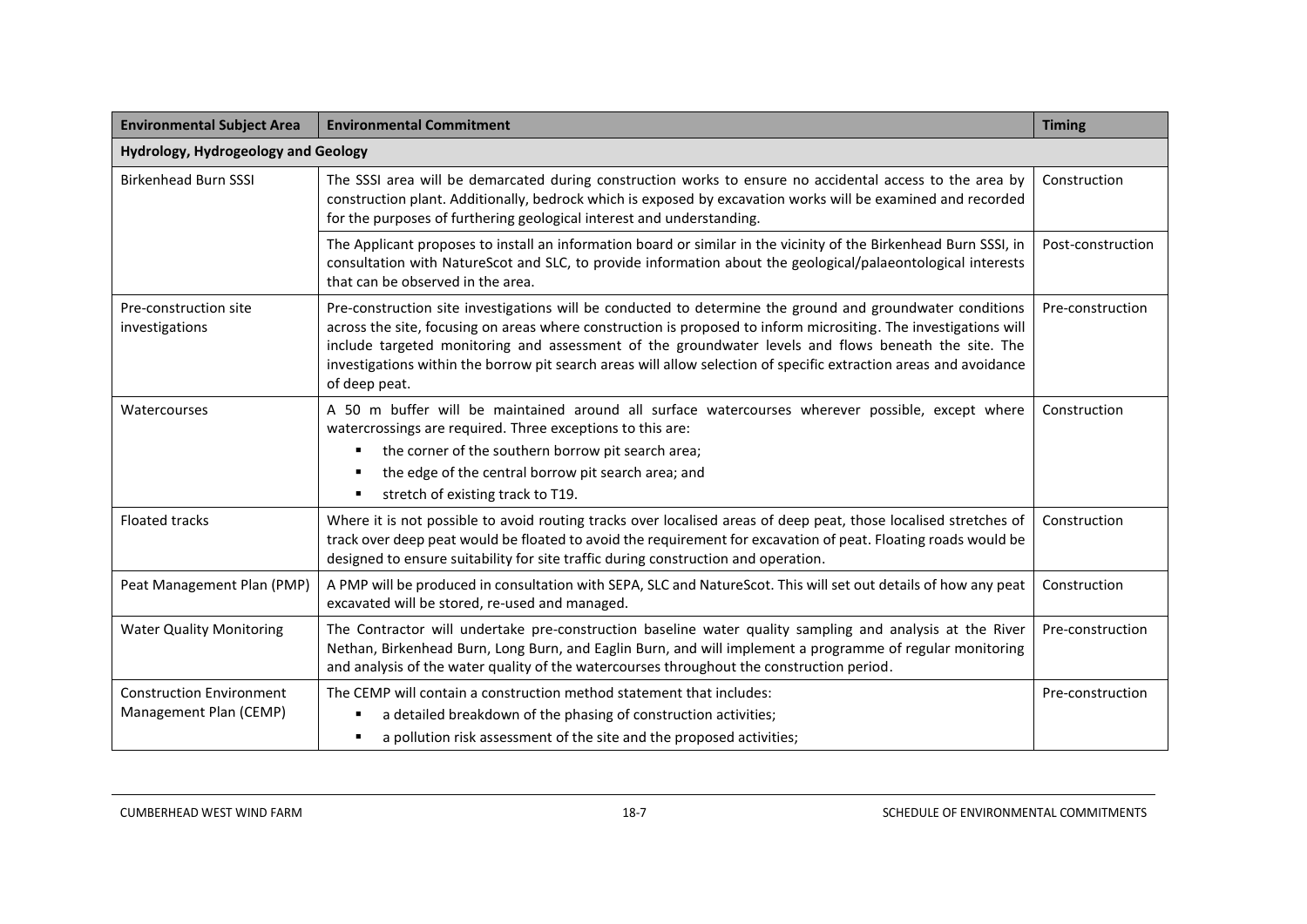| <b>Environmental Subject Area</b> | <b>Environmental Commitment</b>                                                                                                                                                                                                                                                                                                                                   | <b>Timing</b>    |
|-----------------------------------|-------------------------------------------------------------------------------------------------------------------------------------------------------------------------------------------------------------------------------------------------------------------------------------------------------------------------------------------------------------------|------------------|
|                                   | identification of all Controlled Waters that may be affected by the works and temporary discharge<br>٠<br>points to these watercourses;                                                                                                                                                                                                                           |                  |
|                                   | planning and design of appropriate pollution control measures during felling, earthworks and<br>$\blacksquare$<br>construction;                                                                                                                                                                                                                                   |                  |
|                                   | management of the pollution control system, including dewatering of excavations (if required) away<br>٠<br>from watercourses;                                                                                                                                                                                                                                     |                  |
|                                   | contingency planning and emergency procedures; and                                                                                                                                                                                                                                                                                                                |                  |
|                                   | on-going monitoring of construction procedures to ensure management of risk is maintained.                                                                                                                                                                                                                                                                        |                  |
| Pollution prevention              | The CEMP will include reference to pollution prevention measures, including the below.                                                                                                                                                                                                                                                                            | Pre-construction |
|                                   | All earthmoving works or similar operations will be carried out in accordance with BSI Code of Practice for Earth<br>Works BS6031:1981.                                                                                                                                                                                                                           | Construction     |
|                                   | Site management will check the local weather forecast daily and prime all site staff to ensure that everyone is<br>aware of their responsibilities to maintain the pollution control system during wet weather or suspend sensitive<br>operations during adverse weather conditions.                                                                              | Construction     |
|                                   | All fuel and other chemicals will be stored in accordance with best practice procedures.                                                                                                                                                                                                                                                                          | Construction     |
|                                   | Oil booms and soakage pads will be maintained in all work areas and spill kits kept in all vehicles. Construction<br>staff will be trained in the effective use of this equipment.                                                                                                                                                                                | Construction     |
|                                   | Construction vehicles and plant will be regularly maintained and all maintenance, fuelling and vehicle washing<br>will be undertaken on appropriate impermeable surfaces away from watercourses.                                                                                                                                                                  | Construction     |
|                                   | The Contractor will develop a method statement to address the on-site batching of concrete and the transport,<br>transfer, handling and pouring of liquid concrete at foundations.                                                                                                                                                                                | Construction     |
|                                   | No operations involving concrete transfer between vehicles or into vehicles will take place within 30 m of<br>watercourses and water bodies.                                                                                                                                                                                                                      | Construction     |
|                                   | Any vehicles used for delivery of concrete will only be washed out at locations to be agreed with SEPA. Excess<br>concrete or wash-out liquid will not be discharged to drains or watercourses on site or at compounds. Drainage<br>from washout facilities will be collected and treated or removed to an appropriate treatment point/licensed<br>disposal site. | Construction     |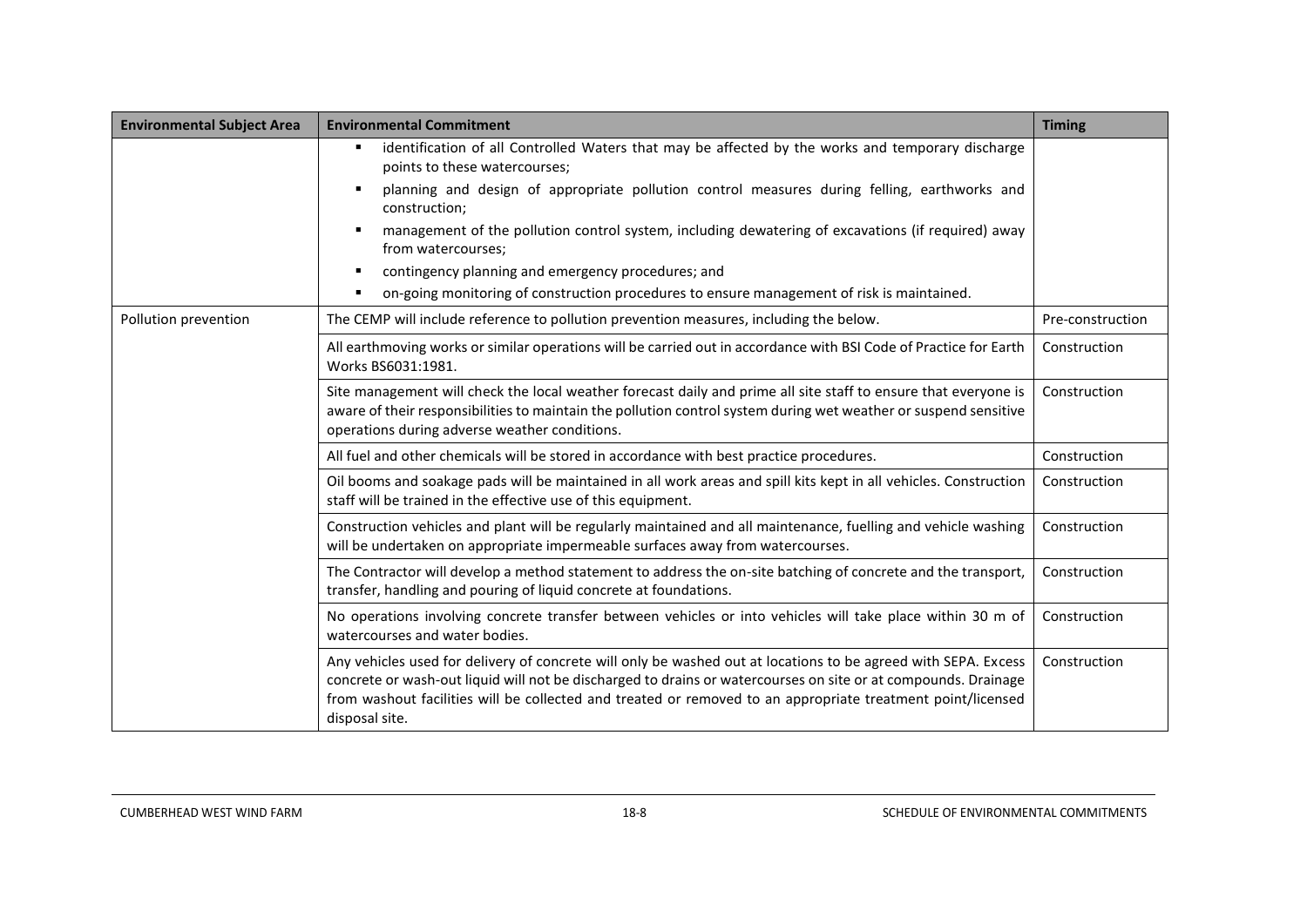| <b>Environmental Subject Area</b>                     | <b>Environmental Commitment</b>                                                                                                                                                                                                                                                                                                                                                                                         | <b>Timing</b>    |
|-------------------------------------------------------|-------------------------------------------------------------------------------------------------------------------------------------------------------------------------------------------------------------------------------------------------------------------------------------------------------------------------------------------------------------------------------------------------------------------------|------------------|
|                                                       | Felling works will be undertaken in accordance with good practice set out in the Forestry Commission's UK<br>Forestry Standard (Forestry Commission, 2017).                                                                                                                                                                                                                                                             | Construction     |
|                                                       | Welfare facilities will either connect directly to self-contained storage tanks or to a septic tank, subject to<br>approval from SEPA.                                                                                                                                                                                                                                                                                  | Construction     |
| Watercourse crossings                                 | All watercourse crossings and site discharges will be regulated under the CAR licensing regime and all necessary<br>licences will be sought from SEPA prior to the commencement of any operations on site.                                                                                                                                                                                                              | Pre-construction |
|                                                       | Detailed design will be included within a Construction Method Statement to be agreed with SLC and SEPA.                                                                                                                                                                                                                                                                                                                 | Pre-construction |
| Drainage Strategy                                     | Prior to construction, a detailed Drainage Strategy (DS) will be developed and agreed with SEPA and SLC.                                                                                                                                                                                                                                                                                                                | Pre-construction |
| <b>Traffic and Transport</b>                          |                                                                                                                                                                                                                                                                                                                                                                                                                         |                  |
| <b>Construction Traffic</b><br>Management Plan (CTMP) | The CTMP will detail the management of traffic to and from site, including abnormal loads and daily workers<br>commute. It shall also include mitigation for impacts to public transport, local private access and public<br>footpaths/rights of way, cycleways and bridleways. The Contractor and/or Applicant shall amend and improve<br>the CTMP as required throughout the construction and decommissioning period. | Pre-construction |
| <b>Abnormal Load Traffic</b>                          | At locations where slow moving abnormal load traffic is considered likely to cause a road hazard, escorted traffic<br>will be complemented by advance publicity and temporary signage where necessary.                                                                                                                                                                                                                  | Pre-construction |
|                                                       | An updated abnormal load route assessment will be undertaken for the final candidate turbine components<br>prior to construction.                                                                                                                                                                                                                                                                                       | Pre-construction |
|                                                       | A trial run of the abnormal load deliveries will be undertaken using the proposed load trailer and a scaffold to<br>represent the load dimensions to confirm that the loads can be safely accommodated.                                                                                                                                                                                                                 | Pre-construction |
| Construction traffic                                  | Wheel washing is proposed in the vicinity of the site compound to reduce the risk of transferring any mud onto<br>the road and to suppress any dust.                                                                                                                                                                                                                                                                    | Construction     |
|                                                       | All site vehicles will be parked off-road and discretely as possible.                                                                                                                                                                                                                                                                                                                                                   | Construction     |
| <b>Public Access Strategy</b>                         | Preparation and implementation of a Public Access Strategy to mitigate any potential conflict between site<br>traffic during construction and the local path network.                                                                                                                                                                                                                                                   | Pre-construction |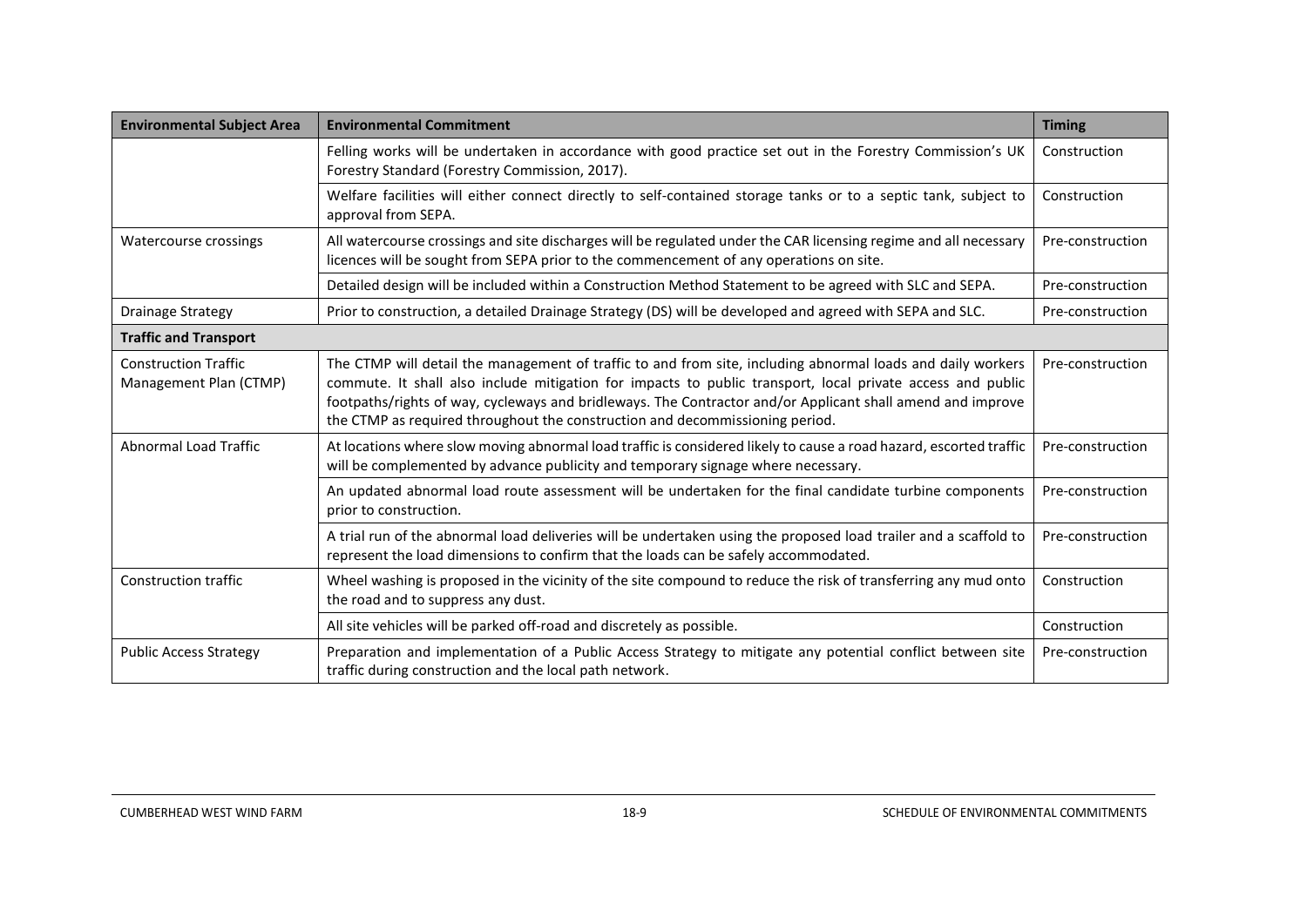| <b>Environmental Subject Area</b>             | <b>Environmental Commitment</b>                                                                                                                                                                                                                                                                                                                                                                                                                                                                                                                                                                                                                                                | <b>Timing</b>    |
|-----------------------------------------------|--------------------------------------------------------------------------------------------------------------------------------------------------------------------------------------------------------------------------------------------------------------------------------------------------------------------------------------------------------------------------------------------------------------------------------------------------------------------------------------------------------------------------------------------------------------------------------------------------------------------------------------------------------------------------------|------------------|
| Access route                                  | Prior to commencement, there will be confirmation of the following:                                                                                                                                                                                                                                                                                                                                                                                                                                                                                                                                                                                                            | Pre-construction |
|                                               | there are no roadworks or closures that could affect passage of loads;<br>٠                                                                                                                                                                                                                                                                                                                                                                                                                                                                                                                                                                                                    |                  |
|                                               | no underground services on the route at risk; and<br>٠                                                                                                                                                                                                                                                                                                                                                                                                                                                                                                                                                                                                                         |                  |
|                                               | that the relevant Police / escort authorities are satisfied with the route being used and that the<br>$\blacksquare$<br>appropriate roads authorities have been further contacted.                                                                                                                                                                                                                                                                                                                                                                                                                                                                                             |                  |
| Socio-Economics, Tourism and Recreation       |                                                                                                                                                                                                                                                                                                                                                                                                                                                                                                                                                                                                                                                                                |                  |
|                                               | No significant adverse effects associated with the Proposed Development were identified, therefore no mitigation measures were considered necessary                                                                                                                                                                                                                                                                                                                                                                                                                                                                                                                            |                  |
| <b>Aviation, Radar and Telecommunications</b> |                                                                                                                                                                                                                                                                                                                                                                                                                                                                                                                                                                                                                                                                                |                  |
| <b>Aviation - Radar</b>                       | Affected radars will be mitigated through blanking and the provision of in-fill coverage from unaffected radar<br>currently available.                                                                                                                                                                                                                                                                                                                                                                                                                                                                                                                                         | Operation        |
| Aviation - lighting                           | The Proposed Development will have aviation lighting to mark it as an en-route obstacle to low flying aircraft.<br>The lighting requirements will be agreed with the CAA, with the lights meeting the requirements set out in in<br>Article 222 of the UK Air Navigation Order (ANO). It is anticipated that approximately seventeen turbines will<br>be lit, marking the development periphery and the highest point.                                                                                                                                                                                                                                                         | Operation        |
| Telecommunications                            | The Applicant will undertake further consultation with Atkins to resolve any outstanding concerns with<br>Dunside fixed link interference.                                                                                                                                                                                                                                                                                                                                                                                                                                                                                                                                     | Pre-construction |
| <b>Shadow Flicker</b>                         |                                                                                                                                                                                                                                                                                                                                                                                                                                                                                                                                                                                                                                                                                |                  |
| Wind Farm Shadow Flicker<br>Protocol          | Prior to the erection of the first turbine a written scheme (a Wind Farm Shadow Flicker Protocol) shall be<br>submitted to and approved in writing by SLC. The protocol would come into effect if a complaint is made of<br>unacceptable shadow flicker at either of the receptors where significant effect may occur. This would set out<br>mitigation measures to alleviate shadow flicker attributable to the Proposed Development, for example shut<br>down periods for certain turbines during certain meteorological conditions when shadow flicker is predicted,<br>as well as a protocol for addressing any complaints received from a receptor within the study area. | Pre-construction |
| <b>Forestry</b>                               |                                                                                                                                                                                                                                                                                                                                                                                                                                                                                                                                                                                                                                                                                |                  |
| Forest Residue Management<br>Plan (FRMP)      | All forestry materials generated as a result of felling to construct the Proposed Development will be sold into<br>existing timber markets.                                                                                                                                                                                                                                                                                                                                                                                                                                                                                                                                    | Pre-construction |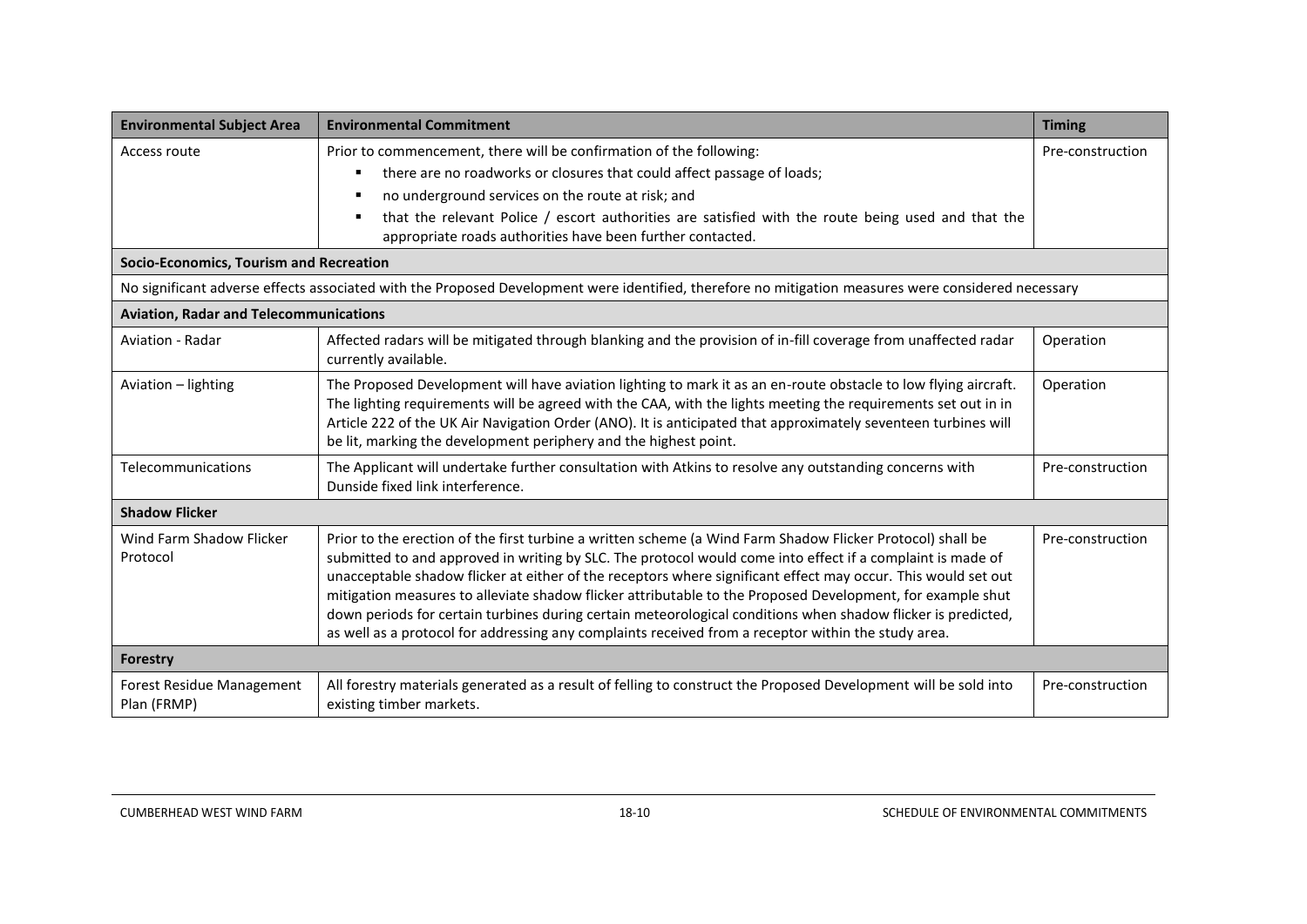| <b>Environmental Subject Area</b> | <b>Environmental Commitment</b>                                                                                                                                                                                                                                                                                                                                                                                                                                                                                                                                                                                                                             | <b>Timing</b> |
|-----------------------------------|-------------------------------------------------------------------------------------------------------------------------------------------------------------------------------------------------------------------------------------------------------------------------------------------------------------------------------------------------------------------------------------------------------------------------------------------------------------------------------------------------------------------------------------------------------------------------------------------------------------------------------------------------------------|---------------|
|                                   | Brash mats will be used to support harvesting and extraction machinery and to protect underlying soils from<br>rutting, compaction and erosion. It is proposed that brash mats are left in-situ within keyhole areas and areas<br>where there is no infrastructure post-harvesting.                                                                                                                                                                                                                                                                                                                                                                         | Construction  |
|                                   | Due to the risk of soil erosion associated with stump removal on peaty soils on elevated sites, tree stumps in<br>areas to be harvested and maintained as tree free will remain in-situ and allowed to degrade naturally along<br>with the brash as per standard forestry practice for areas reverting to open ground habitats in forests. Only<br>areas required for the physical construction footprint of the Proposed Development will have stumps<br>removed.                                                                                                                                                                                          | Construction  |
| <b>Compensatory Planting</b>      | The required 61.96 ha of compensatory planting, in line with the Control of Woodland Removal, will be<br>delivered via a Planning Condition. This will be delivered offsite and will be subject to consultation with<br>Scottish Forestry (SF).                                                                                                                                                                                                                                                                                                                                                                                                             | Construction  |
|                                   | This will be delivered in the first planting season following commencement of the Proposed Development with<br>forestry reports submitted to SF in years 1, 5 and 10, detailing full stocking assessment, establishment and<br>management recommendations.                                                                                                                                                                                                                                                                                                                                                                                                  | Construction  |
|                                   | All areas will be protected within a deer fence with rabbit netting with incursions shot out to ensure tree<br>protection.                                                                                                                                                                                                                                                                                                                                                                                                                                                                                                                                  | Construction  |
|                                   | Delivery of the planting, establishment and maintenance will be overseen by Bidwells on behalf of the<br>Applicant, conducting regular inspections and producing annual silvicultural management recommendations<br>to be delivered by the Applicant in order to ensure the delivery of successful and timely tree establishment.<br>Maintenance will include protection against browsing damage from wild animals (deer, hare, rabbit, weevil)<br>and domestic stock, as well as drainage and weed maintenance (as required) to ensure crop establishment. All<br>compensatory planting areas will be protected and insured against fire by the Applicant. | Construction  |
|                                   | Upon establishment, SF will be invited to inspect the compensatory planting, before seeking agreement that<br>the compensatory planting commitment has been delivered. After the area is agreed as being established the<br>woodland will revert to the landowner.                                                                                                                                                                                                                                                                                                                                                                                          | Construction  |